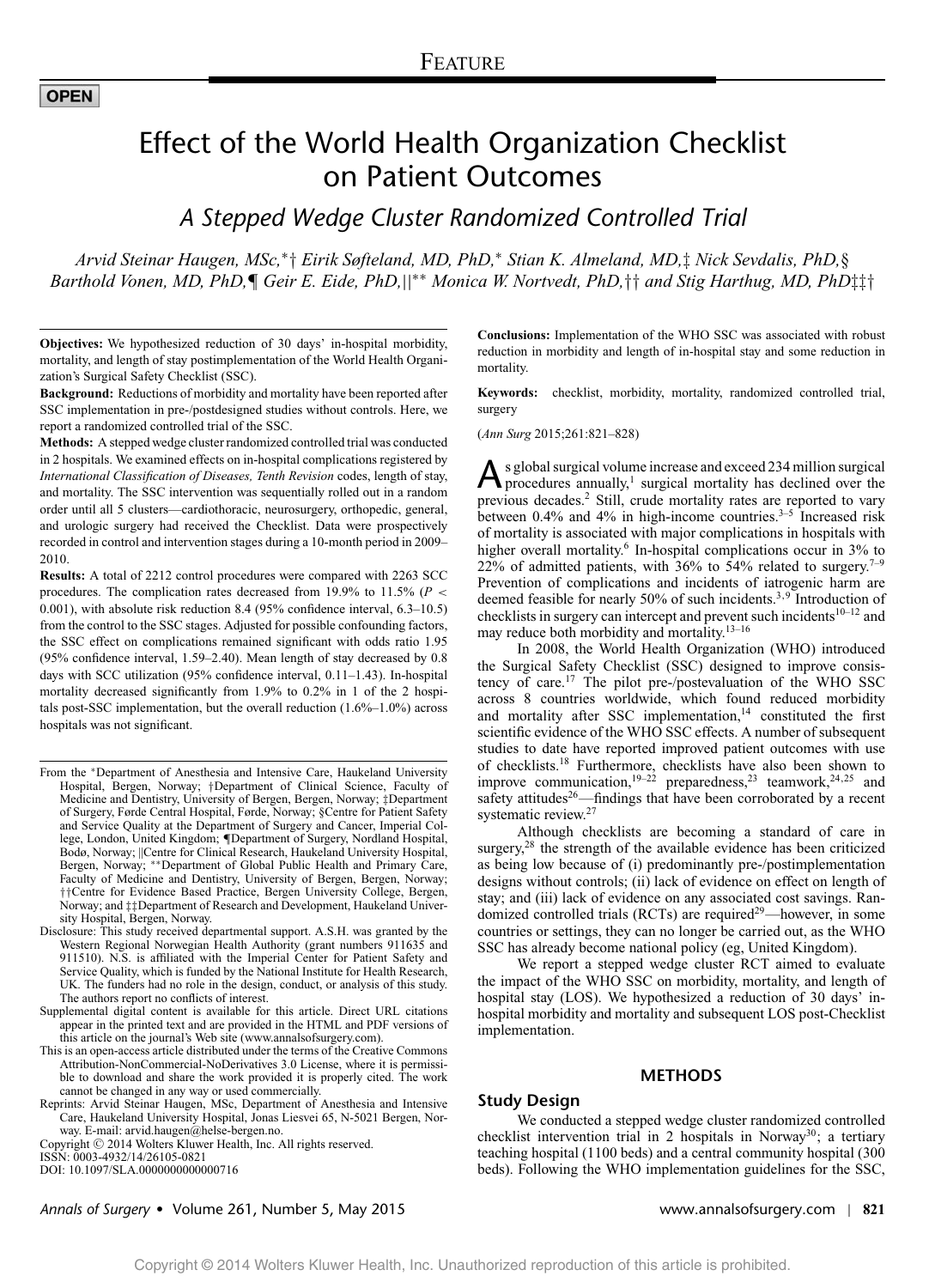we invited 5 surgical specialties to participate; cardiothoracic, neurosurgery, orthopedic, general, and urologic surgical procedures.<sup>31</sup> None declined to participate. These 5 surgical specialties constituted 1 cluster each, in which patients underwent surgical procedures as usual. The order of the checklist intervention was randomized and sequentially rolled out until all 5 clusters had received the intervention. The stepped wedge design is similar to a crossover design in terms that the different clusters (here: surgical specialties) in turn switched treatment from control (no checklist) to intervention (WHO SSC) at different study time points. Furthermore, the clusters crossed over in 1 direction only (ie, introduction of the checklist) and the WHO SSC was not retracted after implementation (Figs. 1 and 2).

This stepped wedge cluster randomized design is particularly relevant where it would be considered unethical to not deliver or retract the intervention when it is predicted to do more good than harm,<sup>30,32</sup> as was the case here for the WHO SSC.<sup>14,16</sup> Furthermore, this design is useful in cases in which randomizing individual surgical procedures to control and intervention (some procedures without the WHO SSC, some with it) would be near-impossible or if possible significantly affected by contamination effects. Finally, the stepped wedge design is considered especially useful when it is not possible to deliver the intervention to all participants (individuals or clusters) at the same time for logistical, practical, or financial reasons.<sup>30</sup> It allows for the clusters to be their own controls and hence provide all data in both control and intervention sections of the SSC stages for comparison, thereby reducing possible contamination biases.<sup>33</sup> One major disadvantage of the stepped wedge design might be that it requires a large amount of data to be collected. Hence, such a drawback could be mitigated by the use of routinely collected data.<sup>33</sup>

This study was reviewed by the Regional Committee for Medical and Health Research Ethics (Ref: 2009/561), which advised that use of routinely collected anonymized patient data is clinical service improvement and thus no further approval or patient consent is required. Hence, the study was approved by hospital privacy Ombudsmen (Ref: 2010/413) and local hospital managers.

# **Checklist Intervention**

The WHO SSC was first adapted to fit into the Norwegian surgical care pathway.<sup>34</sup> The Checklist consisted of 20 items and as per WHO guidelines was performed at 3 critical steps of the surgical procedure: the "sign in" before induction of anesthesia, the "time out" before start of surgery, and the "sign out" before the head surgeon left the operating room.<sup>17</sup>

The Checklist was implemented in clusters of surgical specialties consecutively numbered from 1 to 5. Randomization of the stepped wedge intervention was determined by a draw of 5 numbers into a rank order deciding the sequential roll out of the intervention. The assessor of the randomization (G.E.E.) was blinded regarding which specialty corresponded to which number. After a baseline registration period of 3 months, the SSC was implemented consecutively into orthopedic, cardiothoracic, and neurosurgery at the first hospital and then into general and urologic surgery at the second hospital. These interventions were rolled out with a time period of 3 to 4 weeks between these 5 randomized stepped wedges. The SSC was introduced in all specialties/hospitals while using an educational program with standardized lectures and information materials.<sup>34</sup>

# **Outcome Measures**

The primary endpoints of this study included both major and minor complications and in-hospital mortality up to 30 days after surgery. The complications were all identified and defined using the WHO's *International Classification of Diseases, Tenth Revision* (*ICD-10*) and classified into 11 categories (Supplemental Digital Content 1, available at [http://links.lww.com/BRS/A868\)](http://links.lww.com/BRS/A868).<sup>35</sup> Secondary endpoints included patients' LOS.

# **Data Collection**

The study population included all age groups and elective or emergency surgery. Procedures not involving all 3 parts of the checklist (ie, γ knife treatment or donor surgery) were excluded. Patient



**FIGURE 1.** Design of the stepped wedge cluster randomized controlled SSC trial in 2 hospitals in western Norway in 2009–2010. Order of the SSC introduction to the clusters was randomized. White box indicates controls with care as usual; colored box, SSC intervention.

**822** | www.annalsofsurgery.com <sup>C</sup> *2014 Wolters Kluwer Health, Inc. All rights reserved.*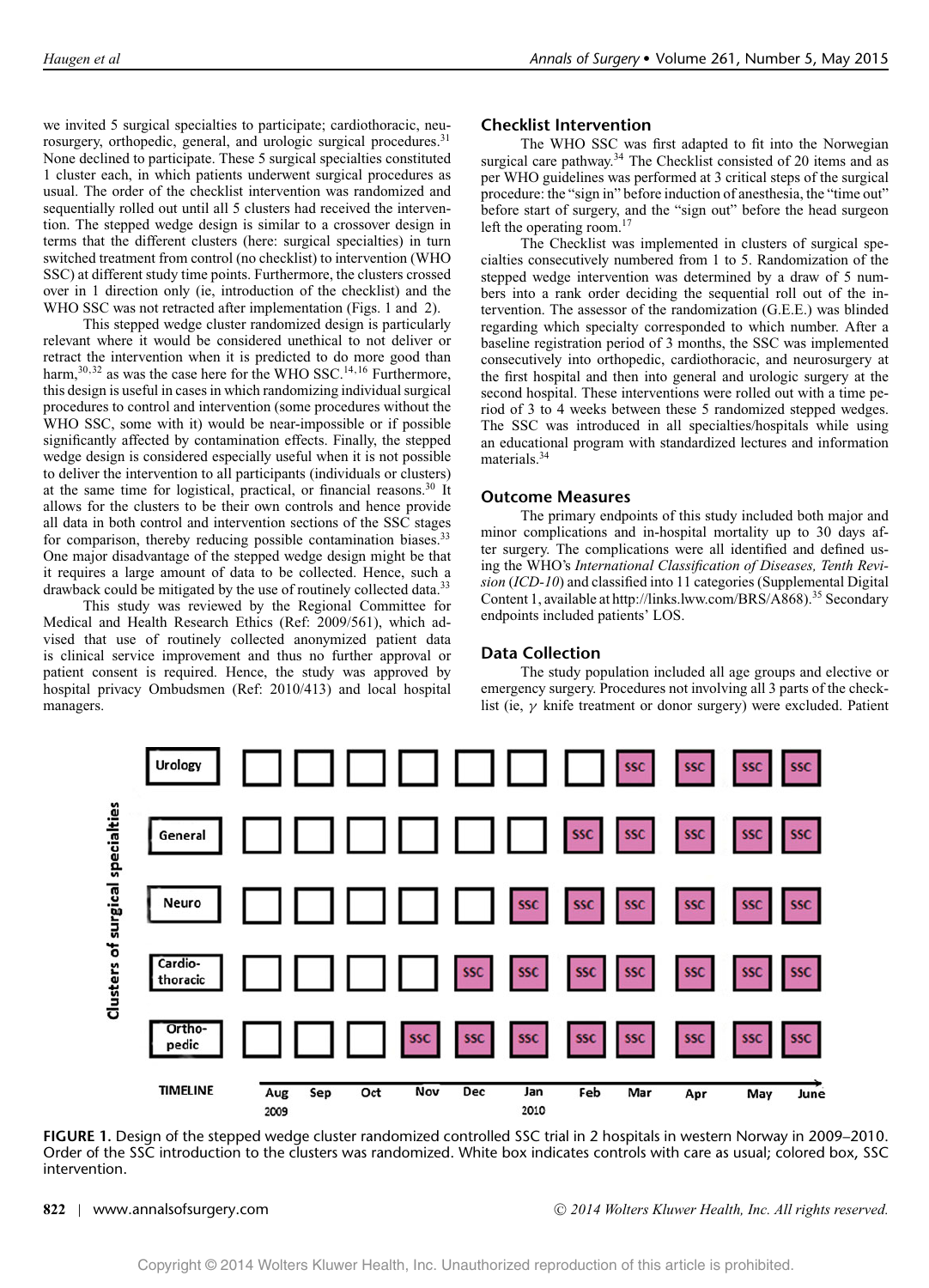

**FIGURE 2.** CONSORT 2010 flow diagram of the stepped wedge cluster randomized Surgical Safety Checklist intervention trial.

characteristics including age, sex, and comorbidity (American Society of Anesthesiologists score) were obtained from hospital administrative data. Types of surgery, form of anesthesia, and LOS were collected. Data were registered electronically by nurse anesthetists, operating room nurses, anesthetists, and surgeons in the operating room per regular practice (alongside other data). To reduce information bias, the clinicians were not informed as to which endpoints were measured during the study. Compliance with the SSC was assessed by nurse anesthetists and operating room nurses while performing the Checklist. This prospective assessment was performed on a pro forma and also registered in the operating room electronic database. Outcome data on all patients were extracted from the hospitals' administrative databases and collected by research assistants. Mortality was assessed from the public mortality register. All postoperative complications were prospectively assigned *ICD-10* codes by the surgeons or ward doctors as per routine practice in the hospitals at patients' discharge.

# **Data Handling**

All research assistants were blinded to the randomization of patients into intervention and control cohorts when they handled

the data and evaluated data quality. Quality check of the extracted data included a random analysis of 360 cases to check whether data concurred with the original patient administrative data. There were discrepancies in 1.7% (6/360) for names, 0.8% (3/360) for procedure and diagnostic codes, and 0.3% (1/360) for operation times and 100% match for remaining data variables. Variation was mainly due to differences between manually registered Checklist data and electronically recorded data, of which the latter was used for analysis. All *ICD-10* codes predefined as complications were identified and coded as complications and quality rechecked against the patients' medical records. The complication codes were checked for relevance to the actual surgical procedure to ensure that they were true complications and not merely an indication for surgery. The in-hospital mortality was associated to the unique patient and coded with "0" if alive at discharge/or after 30 days or "1" if mortality occurred before discharge within 30 days postoperatively.

Data from the postintervention cases  $(n = 3083)$  were handled as the total intervention group and included cases with noncompliance (intention to treat), partial compliance, and full compliance to the SSC. To investigate the SSC effects of full compliance, data from these cases  $(n = 2263)$  were handled separately in the analysis.

<sup>C</sup> *2014 Wolters Kluwer Health, Inc. All rights reserved.* www.annalsofsurgery.com | **823**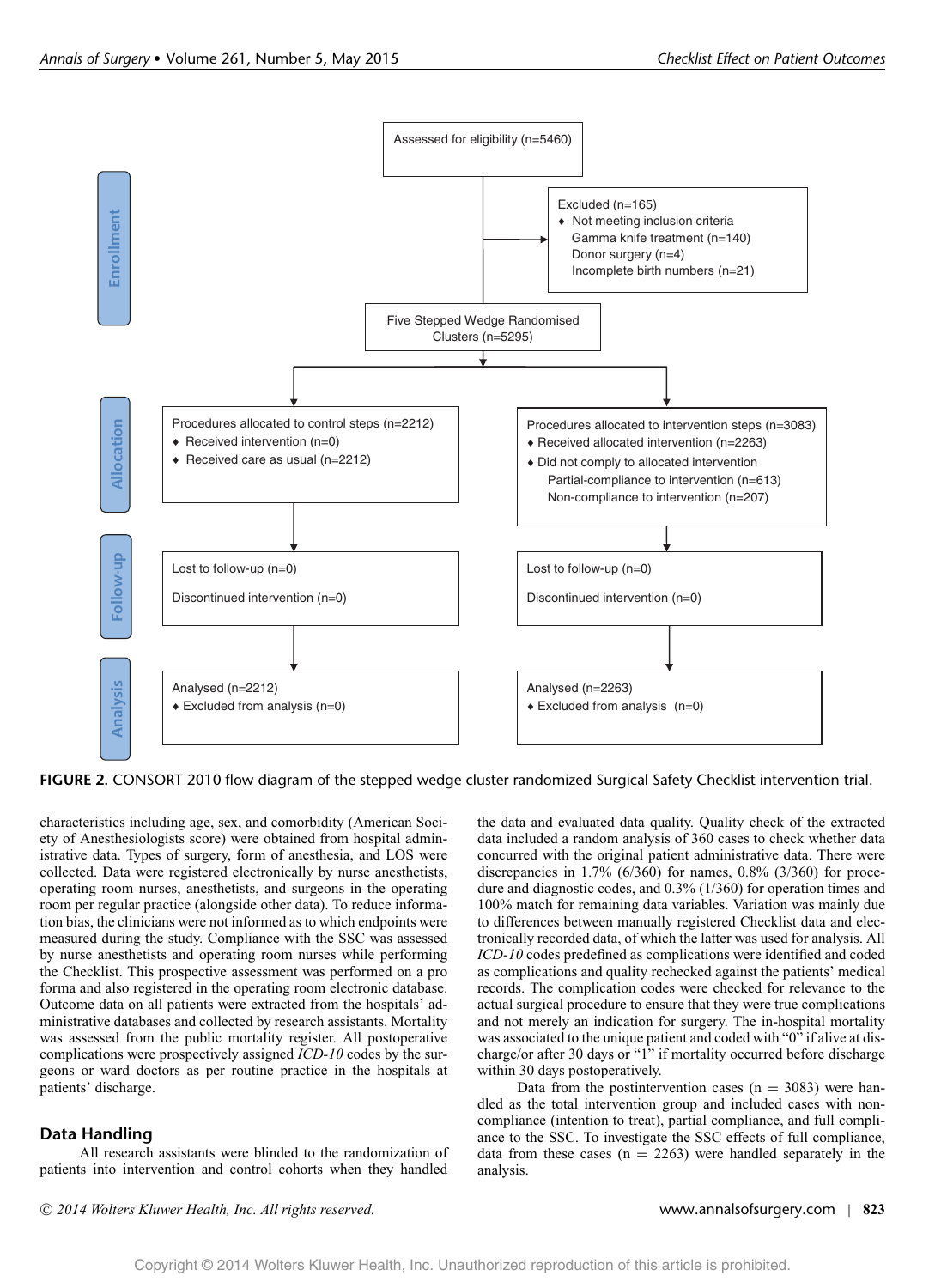# **Statistical Analysis**

The surgical specialty cohorts acted as their own controls and hence provided data in all steps of the wedge, before and after the Checklist intervention, thus reducing risk of bias. Analyses of stepped wedge RCTs involve comparing all data in the steps before (controls) with the steps after the intervention.<sup>33</sup> Accordingly, all patient characteristics for the controls and postimplementation of the SSC were compared using Pearson exact  $\chi^2$  test (categorical data) or with independent samples *t* test (numerical data) as appropriate. Furthermore, calculations on absolute risk reduction and relative risk reduction of morbidity and mortality with 95% confidence intervals (CIs) were based on Pearson exact  $\chi^2$  test with Bonferroni correction. For parametric analyses, effect sizes were calculated with  $\eta^2$  defined as small  $(0.01)$ , medium  $(0.06)$ , or large  $(0.14)$ .<sup>36</sup> Numbers needed to treat were used to calculate the preventive effect of the Checklist.<sup>37</sup> The sample size needed to detect a decrease in the mortality rate (in the first 30 days) from 0.08 to 0.06 at significance level 5% with 91% power was calculated to be 1110 in each group (without/with use of checklist). Intracluster correlation is considered to have minimal effect on power due to the unidirectional stepped wedge implementation of the intervention<sup>30</sup>; hence, it was not calculated. Binary logistic regression was used to adjust the Checklist effect on mortality and morbidity for possible confounding factors. Any difference in complication rates and procedure complexity in each surgical specialty between pre and postintervention was controlled for in the regression model with interactions. "Time" (study time points) was entered into the model to adjust for variation in complication rates at the different study time points throughout, as well as comorbidity (and other risk factors as age, surgical specialty, elective or emergency surgery, and type of anesthesia). Comparison of LOS before and after checklist implementation was tested by independent samples*t* test. For all analyses, a 2-sided *P* value of less than 0.05 was considered statistically significant. Statistical analysis was performed using SPSS version 21.0 (IBM Corp., Armonk, NY).

### **RESULTS**

A total of 5295 surgical procedures were carried out throughout the stepped wedge cluster RCT, that is, 2212 in control and 3083 (of which 2263 had the SSC performed) after implementation of the SSC. Patients (14.9%; 667/4475) underwent more than 1 procedure. The control and SSC study steps included 1778 and 2033 unique patients, respectively. Characteristics of patients and their distribution across study steps are reported in Table 1. Patients did not differ in sex, age, or comorbidity between the control/SSC stages. However, patients were more likely to undergo orthopedic and emergency surgery and regional anesthesia in the SSC than the control cohort  $(P < 0.001)$ . Compliance with the SSC was 73.4%.

The overall complication rate during the study period was 15.7% and decreased from 19.9% in the control steps to 11.5% in the SSC steps  $(P < 0.001)$  (Table 2). Absolute risk reduction was 7.5 (95% CI, 5.5–9.5) post-Checklist implementation when all procedures (3083) were included. Absolute risk reduction was 8.4 (95% CI, 6.3–10.5) when all 3 parts of the SSC were used. Relative risk reduction was 0.42 (95% CI, 0.33–0.50). A large effect size by parametric  $\eta^2$  at 0.14 was found. Number needed to treat (overall Checklist use) in order to prevent one of these complications was 12 (95% CI, 9–16). Using logistic regression, we adjusted the Checklist effect on complications for possible confounding factors including sex, age, comorbidity (American Society of Anesthesiologists score), surgical specialty, urgency of surgery, type of anesthesia, and times (this refers to study time points from August 2009 to June 2010). Even with these adjustments, the Checklist re-

#### **TABLE 1.** Characteristics of Patients in the Stepped Wedge Cluster Randomized Controlled Trial in 2 Hospitals in Western Norway in 2009–2010

|                                          | Control         | <b>SSC</b>      | $\boldsymbol{p}$ |
|------------------------------------------|-----------------|-----------------|------------------|
| All procedures (n)                       | 2212            | 3083            |                  |
| Procedures with all parts                | 2212            | 2263            |                  |
| of checklist used                        |                 |                 |                  |
| $>1$ procedure $(\% )$                   | 19.6            | 10.2            | < 0.001          |
| Unique patients (n)                      | 1778            | 2033            |                  |
| Mean age in years (SD)                   | $54.1 \pm 23.0$ | $54.3 \pm 23.3$ | 0.869            |
| Male sex $(\% )$                         | 55.6            | 55.9            | 0.718            |
| Comorbidity by ASA (%)                   |                 |                 | 0.272            |
| ASA I                                    | 21.8            | 24.0            |                  |
| ASA II                                   | 43.3            | 43.5            |                  |
| ASA III                                  | 31.3            | 29.6            |                  |
| ASA IV                                   | 3.4             | 2.9             |                  |
| ASA V                                    | 0.1             | 0.0             |                  |
| No ASA score (n)                         | 87              | 73              |                  |
| Surgical specialty $(\% )$               |                 |                 | < 0.001          |
| Orthopedic                               | 32.7            | 55.3            |                  |
| Thoracic                                 | 13.4            | 12.5            |                  |
| Neuro                                    | 17.6            | 9.3             |                  |
| General*                                 | 27.0            | 16.9            |                  |
| Urologic                                 | 9.3             | 5.9             |                  |
| Surgery $(\% )$                          |                 |                 | 0.001            |
| Elective                                 | 59.0            | 54.2            |                  |
| Emergency                                | 41.0            | 45.8            |                  |
| Anesthesia                               |                 |                 | < 0.001          |
| Regional                                 | 31.8            | 45.3            |                  |
| General                                  | 68.2            | 54.7            |                  |
| Patients by hospitals (%)                |                 |                 | < 0.001          |
| Tertiary hospital                        | 63.7            | 77.2            |                  |
| Central community                        | 36.3            | 22.8            |                  |
| hospital                                 |                 |                 |                  |
| Mean length of in-hospital<br>stay $(d)$ | 7.8             | 7.0             | 0.022            |

*P* value indicates Pearson exact  $\chi^2$  test with Bonferroni correction and independent samples *t* test for continuous variables. Significant values are in bold.

∗Includes procedures with gastrointestinal, endocrine, and plastic surgery.

ASA indicates American Society of Anesthesiologists comorbidity/risk score.

mained significantly related to complication outcome, with OR of 1.95 (95% CI, 1.59–2.40) in the final regression model (Table 3). To control for possible differences in complication rates and complexity within surgical specialties from pre- to postintervention, we adjusted for interactions with time (study time points). In the final step, the Checklist effect remained with OR 1.84 (95% CI, 1.27–2.65). Checklist introduction resulted in significant decreases of complications in 4 of the 5 surgical specialties included but not in general surgery.

The overall in-hospital mortality rate during the whole study period was 1.3% and decreased from 1.6% in the control steps to 1.0% in the steps after SSC implementation  $(P = 0.151)$ . The result did not change after controlling for possible confounders including sex, age, comorbidity (American Society of Anesthesiologists score), surgical specialty, urgency of surgery, type of anesthesia, and times (study time points from August 2009 to June 2010) (Supplemental Digital Content 2, available at [http://links.lww.com/BRS/A868\)](http://links.lww.com/BRS/A868). Analysis of mortality by hospital revealed a significant decrease from 1.9% to  $0.2\% (P = 0.020)$  post-SSC implementation in the smaller community hospital of the study.

Patients' LOS was compared at control and SSC intervention stages of the study. The total in-hospital LOS for both study hospitals was significantly reduced from 7.8 days to 7.0 days after introduction

**824** | www.annalsofsurgery.com <sup>C</sup> *2014 Wolters Kluwer Health, Inc. All rights reserved.*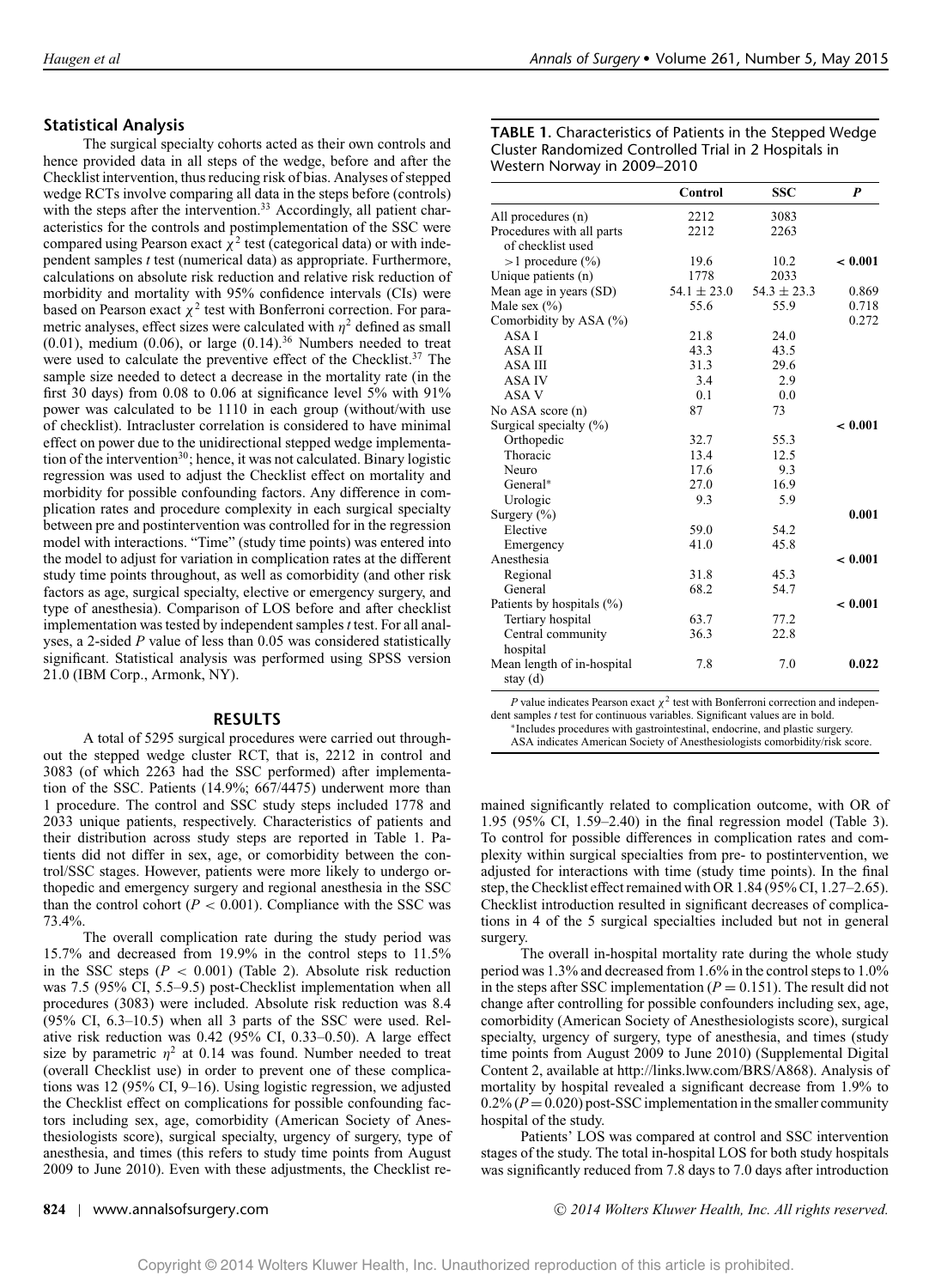| TABLE 2. Morbidity and Mortality Outcome of the Stepped Wedge Cluster Randomized Controlled Trial in 2 Hospitals in |  |  |
|---------------------------------------------------------------------------------------------------------------------|--|--|
| Western Norway in 2009–2010                                                                                         |  |  |

| Procedures ( $n = 4475$ ) With           |             |           | <b>ARR</b>            |              |          |
|------------------------------------------|-------------|-----------|-----------------------|--------------|----------|
| <b>1 or More Complications</b>           | Control (%) | SSC $(%)$ | <b>Percent Points</b> | 95% CI       | P        |
| Respiratory complication                 | 6.4         | 3.2       |                       |              | < 0.001  |
| Pneumonia                                | 3.7         | 1.9       |                       |              | < 0.001  |
| Respiratory failure                      | 1.0         | 0.5       |                       |              | 0.062    |
| Other*                                   | 1.8         | 0.8       |                       |              | 0.008    |
| Cardiac complication                     | 6.4         | 4.3       |                       |              | 0.004    |
| Cardiac arrest                           | 0.5         | 0.4       |                       |              | 0.644    |
| Arrhythmia                               | 3.3         | 2.7       |                       |              | 0.188    |
| Congestive heart failure                 | 0.7         | 0.3       |                       |              | 0.061    |
| Acute myocardial infarction              | 1.0         | 0.5       |                       |              | 0.062    |
| Angina pectoris                          | 0.9         | 0.4       |                       |              | 0.058    |
| Infections                               | 6.0         | 3.4       |                       |              | < 0.001  |
| Sepsis                                   | 0.6         | 0.3       |                       |              | 0.075    |
| Surgical site                            | 2.2         | 1.5       |                       |              | 0.149    |
| Urinary tract                            | 2.8         | 1.4       |                       |              | 0.001    |
| Other <sup>+</sup>                       | 0.7         | 0.3       |                       |              | 0.089    |
| Surgical wound rupture                   | 1.2         | 0.3       |                       |              | < 0.001  |
| Nervous system complication:             | 0.5         | 0.3       |                       |              | 0.232    |
| Bleeding                                 | 2.3         | 1.2       |                       |              | 0.008    |
| Embolism                                 | 0.5         | 0.2       |                       |              | 0.092    |
| Mechanical implant complication          | 1.1         | 0.4       |                       |              | 0.005    |
| Anesthesia complication                  | 0.3         | 0.2       |                       |              | 0.772    |
| All other complications                  | 2.0         | 0.7       |                       |              | < 0.001  |
| Unplanned return to<br>operating theatre | 1.7         | 0.6       |                       |              | < 0.001  |
| Complications (SSC)                      | 19.9        | 11.5      | 8.4                   | $6.3 - 10.5$ | < 0.001  |
| Complications in all                     | 19.9        | 12.4      | 7.5                   | $5.5 - 9.5$  | $-0.001$ |
| $(n = 2212/3083)$                        |             |           |                       |              |          |
| In-hospital death $(n = 3811)$           |             |           |                       |              |          |
| Tertiary hospital                        | 1.4         | 1.3       | 0.1                   | $-0.7 - 1.1$ | 0.865    |
| $(n = 2715)$                             |             |           |                       |              |          |
| Central hospital ( $n = 1083$ )          | 1.9         | 0.2       | 1.7                   | $0.4 - 3.0$  | 0.020    |
| Total deaths                             | 1.6         | 1.0       | 0.5                   | $-0.2 - 1.3$ | 0.151    |

*P* value indicates Pearson exact χ2 test. Significant values are in bold. No interactions between SSC and the other variables in the final model were significant.

∗Including asthma, pleura-effusion, and dyspnea.

†Including meningitis, peri- and endocarditis, and gastroenteritis.

‡Including delirium and somnolence.

§Bleeding: A complication to surgical or medical procedures and valid for major or severe acute bleedings associated with the surgical procedure that required erythrocyte transfusions unplanned for and noted in the medical record by the surgeon.

¶Including arterial-, venous-, lung-, and air emboli.

||Including circulatory collapse, unintended punctures or lacerations, kidney failure, complications after surgical and medical procedures, and complications to surgery not classified.

ARR indicates absolute risk reduction.

of the Checklist, with a mean difference of −0.8 days, *t* = 2.30 (95% CI, 0.11–1.43). Furthermore, there were no significant changes in length of surgery or in total time spent in the operating room.

### **DISCUSSION**

### **Comparison With Other Studies**

To our knowledge, this is the first stepped wedge cluster RCT on the clinical effectiveness of the WHO SSC. The study showed substantial improvements in surgical outcomes. Across 2 hospitals of a well-developed and funded health care system (Norway) including 5 surgical specialties, complication rates fell by 42% on average when the SSC was introduced. The effect was largest when all 3 parts of the SSC were conducted. The effect was significant even when surgical procedures included "intention to treat" with the SSC (in all 3083 surgical procedures postintervention, Table 2). The findings support our hypothesis and are consistent with previous pre-/poststudies having found similar effects of the WHO Checklist use.<sup>14-16</sup> Our results of

reduction in morbidity also correspond to findings on use of the comprehensive "surgical patient safety checklist system" (SURPASS) in The Netherlands.<sup>13</sup>

The in-hospital stay decreased significantly in this study by almost a day. This is the first time the WHO SCC is shown to reduce LOS. The finding is consistent with a reduction in LOS by 0.6 days previously obtained after introducing the SURPASS checklist, which, however, did not reach statistical significance.<sup>13</sup> Furthermore, our study reflects similar findings in intensive care units, where LOS has been significantly reduced after use of a daily checklist (goal sheet).<sup>38</sup> LOS reduction provides a potential of significant cost savings in surgical care by improved patient outcome, as costs of complications and unplanned returns to operating room are reduced.<sup>39</sup> Although the WHO SSC was designed for quality improvement, a secondary effect—cost savings—should further encourage health care leaders to adopt and support its use.

After implementation of the WHO SSC, the overall study mortality deceased from 1.6% to 1.0% but did not improve significantly

<sup>C</sup> *2014 Wolters Kluwer Health, Inc. All rights reserved.* www.annalsofsurgery.com | **825**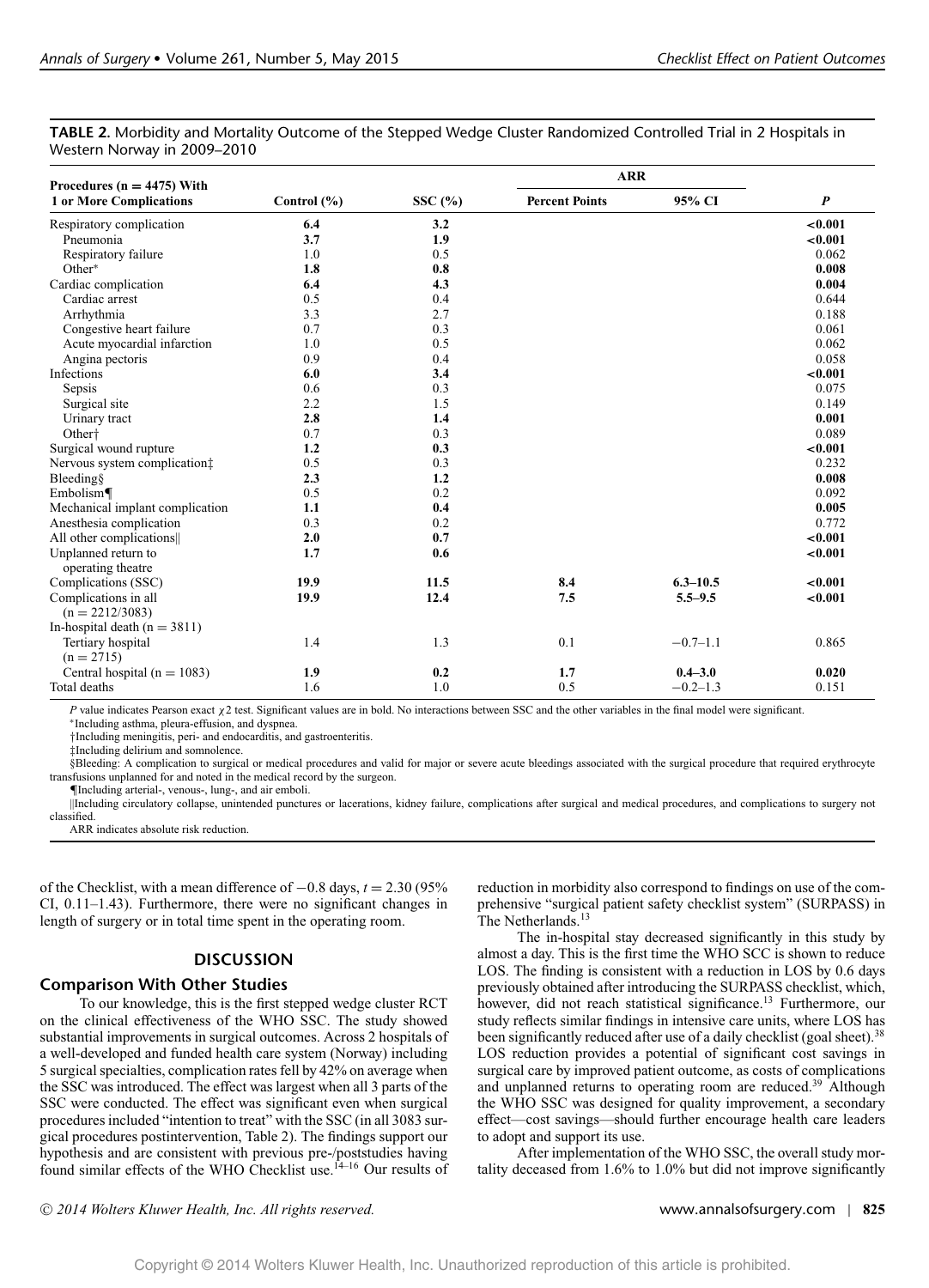|                                                        | $\mathbf n$ |           | Unadjusted     |                  |           | <b>Fully Adjusted</b> |                  |           | <b>Final Model*</b> |                  |
|--------------------------------------------------------|-------------|-----------|----------------|------------------|-----------|-----------------------|------------------|-----------|---------------------|------------------|
|                                                        |             | <b>OR</b> | 95% CI         | $\boldsymbol{P}$ | <b>OR</b> | 95% CI                | $\boldsymbol{P}$ | <b>OR</b> | 95% CI              | $\boldsymbol{P}$ |
| Absence of the WHO SSC<br>$(after = reference)$        | 2212 (2263) | 1.91      | $1.62 - 2.26$  | < 0.001          | 2.01      | $1.40 - 2.88$         | < 0.001          | 1.95      | $1.59 - 2.40$       | < 0.001          |
| Age                                                    | 4475        | 1.03      | $1.02 - 1.03$  | < 0.001          | 1.01      | $1.01 - 1.02$         | < 0.001          | 1.01      | $1.01 - 1.02$       | < 0.001          |
| Male sex (female $=$<br>reference)                     | 2516 (1959) | 1.32      | $1.12 - 1.55$  | 0.001            | 1.14      | $0.93 - 1.40$         | 0.205            |           |                     |                  |
| Comorbidity by ASA score                               | 4266        |           |                | < 0.001          |           |                       | < 0.001          |           |                     | < 0.001          |
| Healthy (reference)                                    | 977         |           |                |                  |           |                       |                  |           |                     |                  |
| Mild systemic disease                                  | 1852        | 3.04      | $2.06 - 4.50$  |                  | 2.42      | $1.59 - 3.69$         |                  | 2.41      | $1.59 - 3.68$       |                  |
| Moderate systemic disease                              | 1298        | 14.09     | $9.67 - 20.53$ |                  | 5.74      | $3.69 - 8.94$         |                  | 5.78      | $3.70 - 8.93$       |                  |
| Severe systemic disease                                | 135         | 25.92     | 15.84-42.41    |                  | 8.14      | $4.60 - 14.40$        |                  | 8.15      | $4.61 - 14.41$      |                  |
| Morbid                                                 | 4           | 91.55     | 9.26-905.19    |                  | 23.71     | 1.54-365.39           |                  | 23.98     | 1.54-373.27         |                  |
| Surgical specialty                                     | 4475        |           |                | < 0.001          |           |                       | < 0.001          |           |                     | ${<}0.001$       |
| Orthopedic (reference)                                 | 1975        |           |                |                  |           |                       |                  |           |                     |                  |
| Cardiothoracic                                         | 580         | 8.40      | $6.75 - 10.45$ |                  | 8.15      | 5.56-11.96            |                  | 8.49      | $5.82 - 12.40$      |                  |
| Neuro                                                  | 600         | 1.27      | $0.96 - 1.68$  |                  | 1.61      | $1.12 - 2.33$         |                  | 1.66      | $1.16 - 2.38$       |                  |
| General                                                | 981         | 1.24      | $0.97 - 1.57$  |                  | 1.61      | $1.16 - 2.24$         |                  | 1.64      | $1.19 - 2.26$       |                  |
| Urology                                                | 339         | 0.71      | $0.46 - 1.09$  |                  | 1.02      | $0.62 - 1.68$         |                  | 1.09      | $0.67 - 1.77$       |                  |
| Surgery emergency<br>$(elective = reference)$          | 2532 (1943) | 1.18      | $1.00 - 1.39$  | 0.045            | 3.18      | $2.45 - 4.12$         | < 0.001          | 3.19      | $2.46 - 4.13$       | < 0.001          |
| Anesthesia† general<br>$^{\rm (regional = reference)}$ | 2528 (1588) | 1.78      | $1.48 - 2.15$  | < 0.001          | 1.56      | $1.19 - 2.04$         | 0.001            | 1.55      | $1.18 - 2.03$       | 0.002            |
| Time: Study time points                                | 4475        | 0.90      | $0.88 - 0.93$  | < 0.001          | 1.01      | $0.94 - 1.07$         | 0.884            |           |                     |                  |

**TABLE 3.** Results From Logistic Regression Analyses of Complications on Patient and Treatment Variables in the Stepped Wedge Cluster Randomized Controlled Trial of the WHO SSC in 2 Hospitals in Norway in 2009–2010

*P* values in the regression model are based on the likelihood ratio test.

∗Backward stepwise selection from the fully adjusted model at *P* < 0.05, with SSC entered into all models. No interactions between SSC and the other variables in the final model were significant.

†General anesthesia included patients induced with anesthesia requiring respirator support through laryngeal mask or endotracheal tubes. Regional anesthesia included patients anesthetized through epidural-, spinal-, or plexus anesthesia. Combinations of regional and general anesthesia were classified as general anesthesia. ASA indicates American Society of Anesthesiologists; OR, odds ratio; WHO SSC, World Health Organization Surgical Safety Checklist.

 $(P = 0.151)$ . However, we observed a highly significant reduction of mortality from 1.9% to 0.2% ( $P = 0.02$ ) in the smaller community hospital (albeit on fewer cases due to small hospital size), with a relative risk reduction of 91%. The Checklist effect on mortality was thus present but weaker in our RCT than in previous reports from pre-/postintervention studies.<sup>13-16</sup>

# **Strengths and Limitations of This Study**

In our view, this study's major contribution to our better understanding of Checklist effects lies in its stepped wedge cluster RCT design. Such designs have been considered unfeasible because in countries such as the United Kingdom, the WHO SSC is now national policy (and hence a control arm is not available) and also due to contamination and biases resulting from "control" operating room teams treating control patients as patients assigned to the checklist arm.<sup>13</sup> However, such contaminations and biases were minimized by randomization of the study clusters in "stepped wedges."33 Each cluster acted as its own control and hence provided data in both the control and SSC stages, comparable with a crossover design, with all data being compared between the control and SSC stages. To reduce uncertainty of variation in surgical procedure complication rates and complexity within each cluster from pre- to postintervention, we adjusted for possible risk factors as age, sex, comorbidity, surgical specialty, emergency or planned surgery, type of anesthesia, and time (study time points). The stepped wedges provided the possibility to control complication and morbidity for time effects during the study period. Complications rates varied at different study time points but when controlled for, time was not a confounding factor for the Checklist effect on complications (Table 3). The stepped wedge cluster RCT design is considered particularly appropriate for studying

patient safety interventions.30,32 To control for leakage and possible contamination of surgeons between the 2 hospitals and the 5 surgical specialties, we did not include the same surgical specialty in both hospitals. The SSC was first introduced to the intervention groups. Hence, any possible contamination would have leaked from the intervention group to improve care in the controls, eventually. The results do not suggest that this was apparent.

The degree of blinding is important for the validity of RCTs, and in our study, operating room staff were not informed of the study outcomes, as they routinely registered the patient data on the electronic data system of their operating rooms. To further prevent information bias, the outcome assessors were masked to which cohort (control and SSC stages) patients were enrolled. Furthermore, to reduce the risk of performance and information bias, all recovery and ward staff carried out care as usual and were blinded to the study cohorts and outcomes, following the extended CONSORT statement for nonpharmacological randomized trials.40

Our study has several limitations. First, the clusters that had not yet received the intervention could have been contaminated by possible enthusiasm for the SSC from colleagues in other specialties that were in the SSC study stage. Such bias would have likely minimized any positive effects of the Checklist. The substantial and robust decrease of complications that we found suggests that such bias did not affect the study significantly. A second limitation is the way in which the data were registered. A selection of *ICD-10* codes was used to identify complications. It is possible that surgeons and ward doctors reported the *ICD-10* codes variably. As far as we could account for, there were no changes in the *ICD-10* code implemented during the study period. Furthermore, variable recording would equally affect the control and the SSC stages of the study. A final limitation is that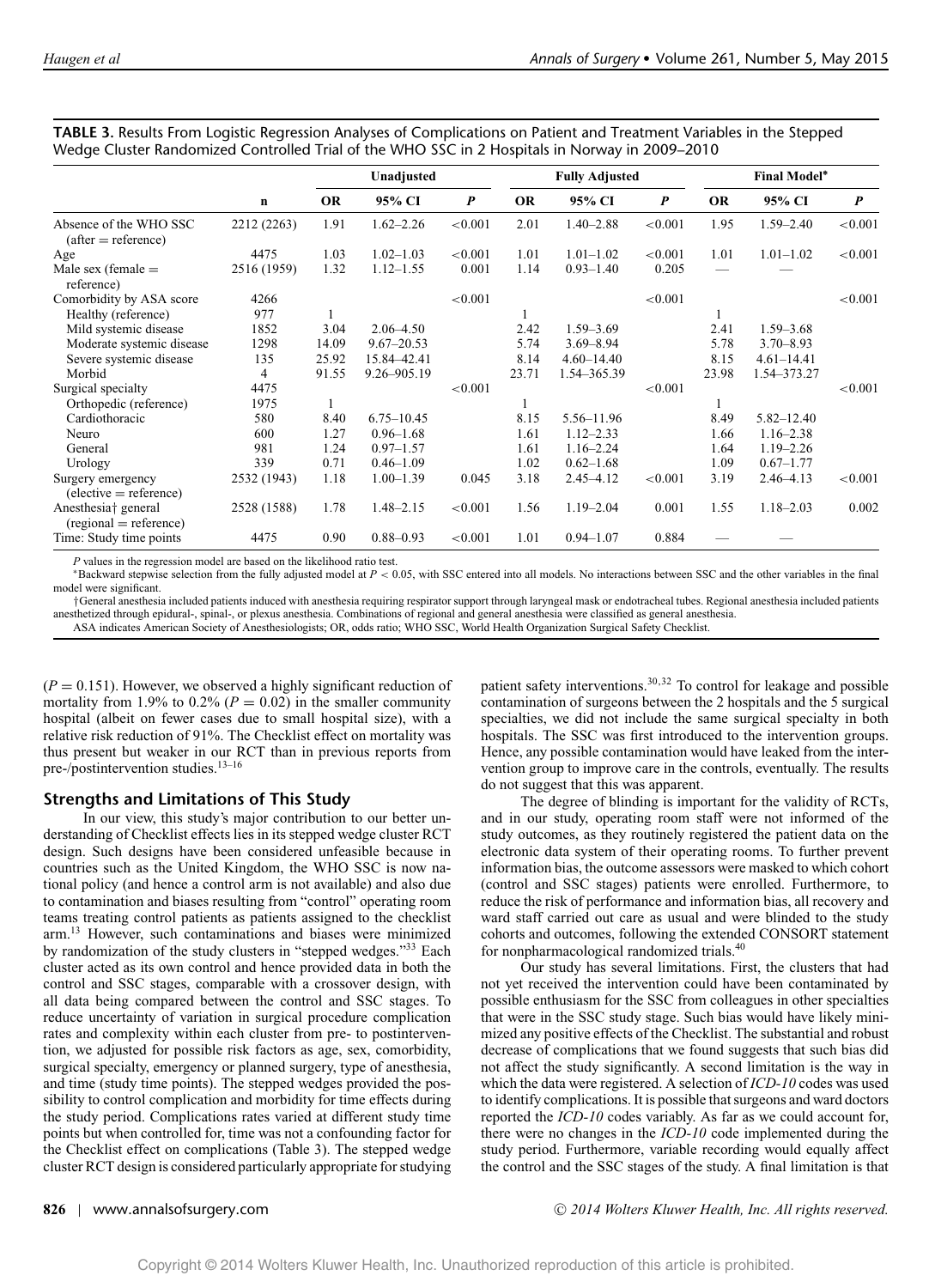recording of complications was confined to the in-hospital admission period. Data on complications after discharge were not recorded or obtained. The total number of postoperative complications could, therefore, be higher. A more extensive follow-up of the patients after discharge would be beneficial in future studies, though costly.

### **Further Research**

Further research should investigate how use of the SSC and other checklists achieves its positive impact on patient outcomes. Improved outcomes post–checklist implementation have been explained by improvements in communication and teamwork in the operating room<sup>27</sup> and a wider improvement in safety attitudes.<sup>20,22,24-26</sup> In a concurrent with this study evaluation of the impact of the introduction of the WHO SSC on patient safety climate in operating rooms, we did not find the hypothesized improvement in culture—although we did find that operating room teams reported being better able to handle a complex situation when the Checklist is used.<sup>34</sup> We also anecdotally observed that the introduction of the WHO SSC drove behavior change, as the team members paused, introduced themselves, and carried out team briefings prior to the operative list. Such behavioral changes may precede deeper changes in organizational safety culture—which may in turn underline the sustainability of long-term appropriate implementation of a checklist and improved patient outcomes. These questions require longitudinal controlled research designs to be addressed.

### **CONCLUSIONS**

This stepped wedge cluster RCT adds to this growing body of evidence on the positive effects on patient outcomes driven by the WHO SSC. We conclude that the use of the WHO Checklist prevents complications and reduces in-hospital length of stay and potentially also mortality across a wide range of patients undergoing simple or complex surgical procedures in hospitals within a well-developed and funded health care system.

### **ACKNOWLEDGMENTS**

*The authors thank the Norwegian Knowledge Center for Patient Safety for collaboration with translating the WHO Surgical Safety Checklist. The study was endorsed by the Norwegian National Knowledge Center for Patient Safety and the Patient Safety Office of the World Health Organization.*

#### **REFERENCES**

- 1. Weiser TG, Regenbogen SE, Thompson KD, et al. An estimation of the global volume of surgery: a modelling strategy based on available data. *Lancet.* 2008;372:139–144.
- 2. Finks JF, Osborne NH, Birkmeyer JD. Trends in hospital volume and operative mortality for high-risk surgery. *N Engl J Med.* 2011;364:2128–2137.
- 3. Gawande AA, Thomas EJ, Zinner MJ, et al. The incidence and nature of surgical adverse events in Colorado and Utah in 1992. *Surgery.* 1999;126:66–75.
- 4. Jencks SF, Williams MV, Coleman EA. Rehospitalizations among patients in the Medicare fee-for-service program. *N Engl J Med.* 2009;360:1418–1428.
- 5. Pearse RM, Moreno RP, Bauer P, et al. Mortality after surgery in Europe: a 7-day cohort study. *Lancet.* 2013;380:1059–1065.
- 6. Ghaferi AA, Birkmeyer JD, Dimick JB. Variation in hospital mortality associated with inpatient surgery. *N Engl J Med.* 2009;361:1368–1375.
- 7. Davies P, Lay-Yee R, Briant R, et al. Adverse events in New Zealand public hospitals I: occurrence and impact. *N Z Med J.* 2002;15:U271.
- 8. de Vries EN, Ramrattan MA, Smorenburg SM, et al. The incidence and nature of in-hospital adverse events: a systematic review. *Qual Saf Health Care.* 2008;17:216–223.
- 9. Kable AK, Gibberd RW, Spigelman AD. Adverse events in surgical patients in Australia. *Int J Qual Health Care.* 2002;14:269–276.
- 10. Arriaga AF, Bader AM, Wong JM, et al. Simulation-based trial of surgicalcrisis checklists. *N Engl J Med.* 2013;368:246–253.
- <sup>C</sup> *2014 Wolters Kluwer Health, Inc. All rights reserved.* www.annalsofsurgery.com | **827**
- 11. Bliss LA, Ross-Richardson CB, Sanzari LJ, et al. Thirty-day outcomes support implementation of a surgical safety checklist. *J Am Coll Surg.* 2012;215:766– 776.
- 12. de Vries EN, Prins HA, Bennink MC, et al. Nature and timing of incidents intercepted by the SURPASS checklist in surgical patients. *BMJ Qual Saf.* 2012;21:503–508.
- 13. de Vries EN, Prins HA, Crolla RMPH, et al. Effect of a comprehensive surgical safety system on patient outcomes. *N Engl J Med.* 2010;363:1928–1937.
- 14. Haynes A, Weiser T, Berry W, et al. A surgical safety checklist to reduce morbidity and mortality in a global population. *N Engl J Med.* 2009;360:491– 499.
- 15. van Klei WA, Hoff RG, van Aarnhem EEHL, et al. Effects of the introduction of the WHO "Surgical Safety Checklist" on in-hospital mortality: a cohort study. *Ann Surg.* 2012;255:44–49.
- 16. Weiser TG, Haynes AB, Dziekan G, et al. Effect of a 19-item surgical safety checklist during urgent operations in a global patient population. *Ann Surg.* 2010;251:976–980.
- 17. Weiser TG, Haynes AB, Lashoher A, et al. Perspectives in quality: designing the WHO Surgical Safety Checklist. *Int J Qual Health Care.* 2010;22:365–370.
- 18. Borchard A, Schwappach DLB, Barbir A, et al. A systematic review of the effectiveness, compliance, and critical factors for implementation of safety checklists in surgery. *Ann Surg.* 2012;256:925–933.
- 19. Fudickar A HK, Wiltfang J, Bein B. The effect of the WHO Surgical Safety Checklist on complication rate and communication. *Dtsch Arztebl Int.* 2012;109:6.
- 20. Kearns RJ, Uppal V, Bonner J, et al. The introduction of a surgical safety checklist in a tertiary referral obstetric centre. *BMJ Qual Saf.* 2011;20:818– 822.
- 21. Nilsson L, Lindberget O, Gupta A, et al. Implementing a pre-operative checklist to increase patient safety: a 1-year follow-up of personnel attitudes. *Acta Anaesthesiol Scand.* 2010;54:176–182.
- 22. Takala RSK, Pauniaho SL, Kotkansalo A, et al. A pilot study of the implementation of WHO Surgical Checklist in Finland: improvements in activities and communication. *Acta Anaesthesiol Scand.* 2011;55:1206–1214.
- 23. Böhmer AB, Kindermann P, Schwanke U, et al. Long-term effects of a perioperative safety checklist from the viewpoint of personnel. *Acta Anaesthesiol Scand.* 2013;57:150–157.
- 24. Böhmer AB, Wappler F, Tinschmann T, et al. The implementation of a perioperative checklist increases patients' perioperative safety and staff satisfaction. *Acta Anaesthesiol Scand.* 2012;56:332–338.
- 25. Helmiö P, Blomgren K, Takala A, et al. Towards better patient safety: WHO Surgical Safety Checklist in otorhinolaryngology. *Clin Otolaryngol.* 2011;36:242–247.
- 26. Haynes AB, Weiser TG, Berry WR, et al. Changes in safety attitude and relationship to decreased postoperative morbidity and mortality following implementation of a checklist-based surgical safety intervention. *BMJ Qual Saf.* 2011;20:102–107.
- 27. Russ S, Rout S, Sevdalis N, et al. Do safety checklists improve teamwork and communication in the operating room? A systematic review. *Ann of Surg.* 2013;258:856–871.
- 28. Birkmeyer JD. Strategies for improving surgical quality—checklists and beyond. *N Engl J Med.* 2010;363:1963-1965.
- 29. Lauvrak V, Jeppesen E, Krogstad U. Method alert for the WHO Surgical Safety Checklist. Norwegian Knowledge Centre for the Health Services Web site. Available at: [http://www.kunnskapssenteret.no/publikasjoner/](http://www.kunnskapssenteret.no/publikasjoner/who-sjekkliste-for-trygg-kirurgi) [who-sjekkliste-for-trygg-kirurgi.](http://www.kunnskapssenteret.no/publikasjoner/who-sjekkliste-for-trygg-kirurgi) Published 2010. Accessed February 4, 2014.
- 30. Brown C, Lilford R. The stepped wedge trial design: a systematic review. *BMC Med Res Methodol.* 2006;6:54.
- 31. World Health Organization. WHO Safe Surgery Saves Lives Web site. Available at: [http://www.who.int/patientsafety/safesurgery/en.](http://www.who.int/patientsafety/safesurgery/en) Published 2009. Accessed June 17, 2013.
- 32. Mdege ND, Man MS, Taylor CA, et al. Systematic review of stepped wedge cluster randomized trials shows that design is particularly used to evaluate interventions during routine implementation. *J Clin Epidemiol.* 2011;64:936– 948.
- 33. Brown C, Hofer T, Johal A, et al. An epistemology of patient safety research: a framework for study design and interpretation. Part 2. Study design. *Qual Saf Health Care.* 2008;17:163–169.
- 34. Haugen AS, Søfteland E, Eide GE, et al. Impact of the World Health Organization's Surgical Safety Checklist on safety culture in the operating theatre: a controlled intervention study. *Br J Anaesth.* 2013;110:807–815.
- 35. World Health Organization. International Classification of Diseases (ICD) Web site. Available at: [http://www.who.int/classifications/icd/en/.](http://www.who.int/classifications/icd/en/) Published 2010. Accessed June 17,  $2013$ .